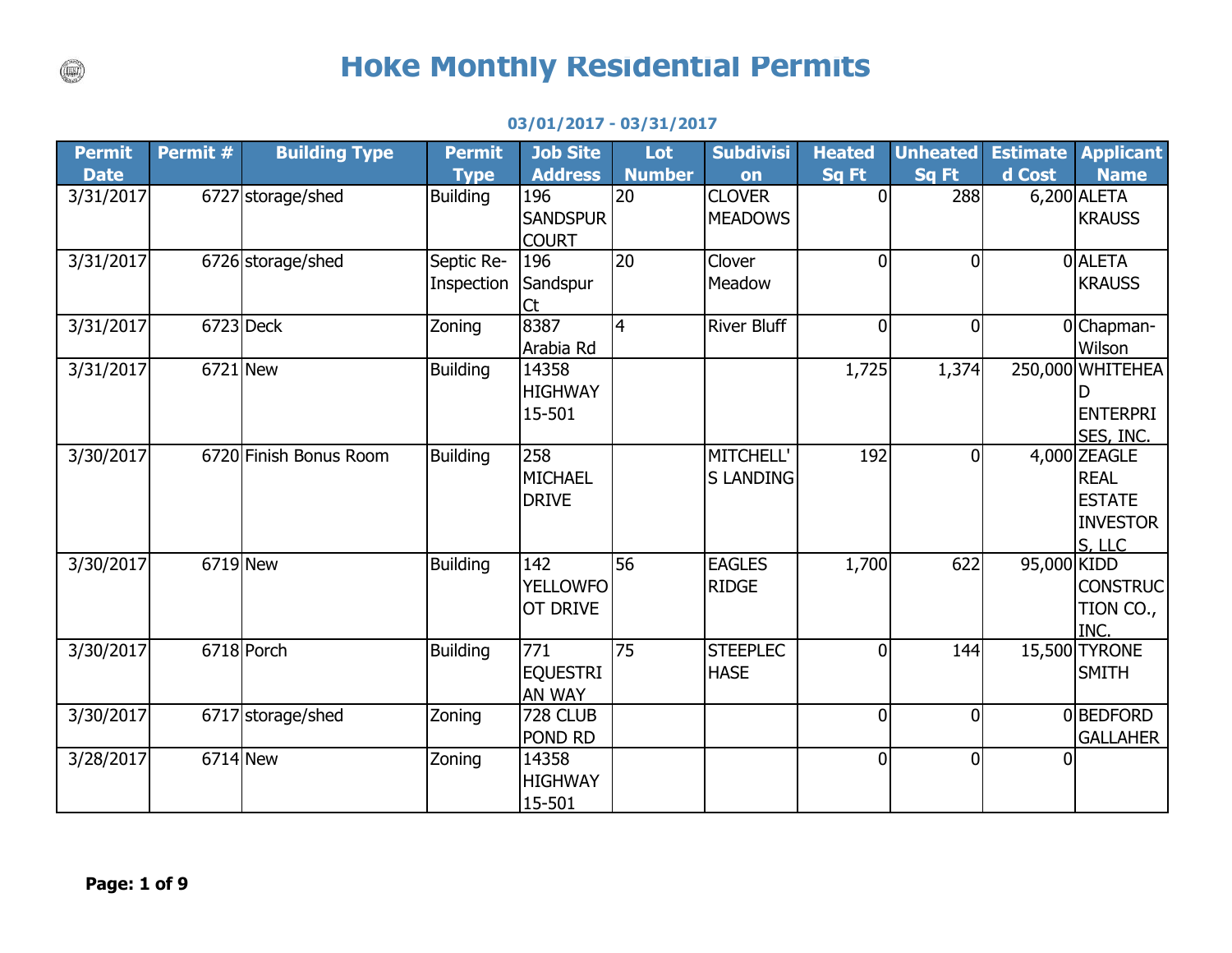| 3/28/2017 | 6711 Fence    | Zoning          | 616<br><b>COPPER</b> | 30  | <b>COPPER</b><br><b>CREEK</b> | $\mathbf{0}$   | $\overline{0}$ | 0JOHNS&<br><b>SONS</b>         |
|-----------|---------------|-----------------|----------------------|-----|-------------------------------|----------------|----------------|--------------------------------|
|           |               |                 | <b>CREEK DR</b>      |     |                               |                |                | <b>CONSTRUC</b><br><b>TION</b> |
| 3/28/2017 | 6710 Fence    | Zoning          | 217                  | 148 | <b>SOMERSET</b>               | $\overline{0}$ | $\overline{0}$ | 0 PROFESSI                     |
|           |               |                 | <b>SOMERSET</b>      |     | $_{\rm II}$                   |                |                | <b>ONAL</b>                    |
|           |               |                 | <b>DR</b>            |     |                               |                |                | <b>FENCE CO</b>                |
| 3/28/2017 | 6709 Fence    | Fence           | 232 YATES 90         |     | <b>WEDGEFIE</b>               | $\overline{0}$ | $\overline{0}$ | 0 PROFESSI                     |
|           |               |                 | <b>MILL ST</b>       |     | LD                            |                |                | <b>ONAL</b>                    |
|           |               |                 |                      |     |                               |                |                | <b>FENCE CO</b>                |
| 3/28/2017 | 6708 Addition | <b>Building</b> | 102 STACY 31         |     | <b>EAST</b>                   | 320            | $\overline{0}$ | 25,000 ROBERT                  |
|           |               |                 | LANE                 |     | <b>HOBSON</b>                 |                |                | <b>LOCKLEAR</b>                |
| 3/28/2017 | 6706 New      | <b>Building</b> | 249                  |     | <b>SHADOW</b>                 | 2,077          | 539            | 100,000 TRISTAR                |
|           |               |                 | <b>HIGHLEAF</b>      |     | <b>CREEK</b>                  |                |                | <b>BUILDING</b>                |
|           |               |                 | DRIVE                |     |                               |                |                | &                              |
|           |               |                 |                      |     |                               |                |                | DEVELOPM                       |
|           |               |                 |                      |     |                               |                |                | ENT, INC.                      |
| 3/27/2017 | 6703 Other    | Plumbing        | 399                  |     |                               | $\overline{0}$ | $\overline{0}$ | 300 REGINA                     |
|           |               |                 | <b>HODGIN</b>        |     |                               |                |                | <b>BULLARD</b>                 |
|           |               |                 | ROAD                 |     |                               |                |                |                                |
| 3/27/2017 | 6699 Fence    | Zoning          | 441                  | 45  | <b>MIDLANDS</b>               | $\overline{0}$ | $\overline{0}$ | $0$ LMS $\&$                   |
|           |               |                 | <b>STONEBRI</b>      |     | AT                            |                |                | <b>SONS</b>                    |
|           |               |                 | <b>AR AVE</b>        |     | <b>BEDFORD</b>                |                |                | HOMES,                         |
|           | 6698 Fence    |                 | 405                  | 46  | <b>MIDLANDS</b>               | $\mathbf{0}$   |                | <b>INC</b><br>0 LMS &          |
| 3/27/2017 |               | Zoning          | <b>STONEBRI</b>      |     | AT                            |                | $\overline{0}$ | <b>SONS</b>                    |
|           |               |                 | <b>AR AVE</b>        |     | <b>BEDFORD</b>                |                |                | HOMES,                         |
|           |               |                 |                      |     |                               |                |                | <b>INC</b>                     |
| 3/27/2017 | 6695 New      | <b>Building</b> | 5211                 |     |                               | 720            | 192            | 25,000 DIANA                   |
|           |               |                 | <b>BALFOUR</b>       |     |                               |                |                | <b>ALVAREZ</b>                 |
|           |               |                 | <b>ROAD</b>          |     |                               |                |                |                                |
| 3/27/2017 | 6694 New      | <b>Building</b> | 850                  | 477 | <b>RIVERBRO</b>               | 1,600          | 518            | 95,940 CAVINESS                |
|           |               |                 | <b>ROANOKE</b>       |     | <b>OKE</b>                    |                |                | <b>LAND</b>                    |
|           |               |                 | <b>DRIVE</b>         |     |                               |                |                | DEVELOPM                       |
|           |               |                 |                      |     |                               |                |                | <b>ENT</b>                     |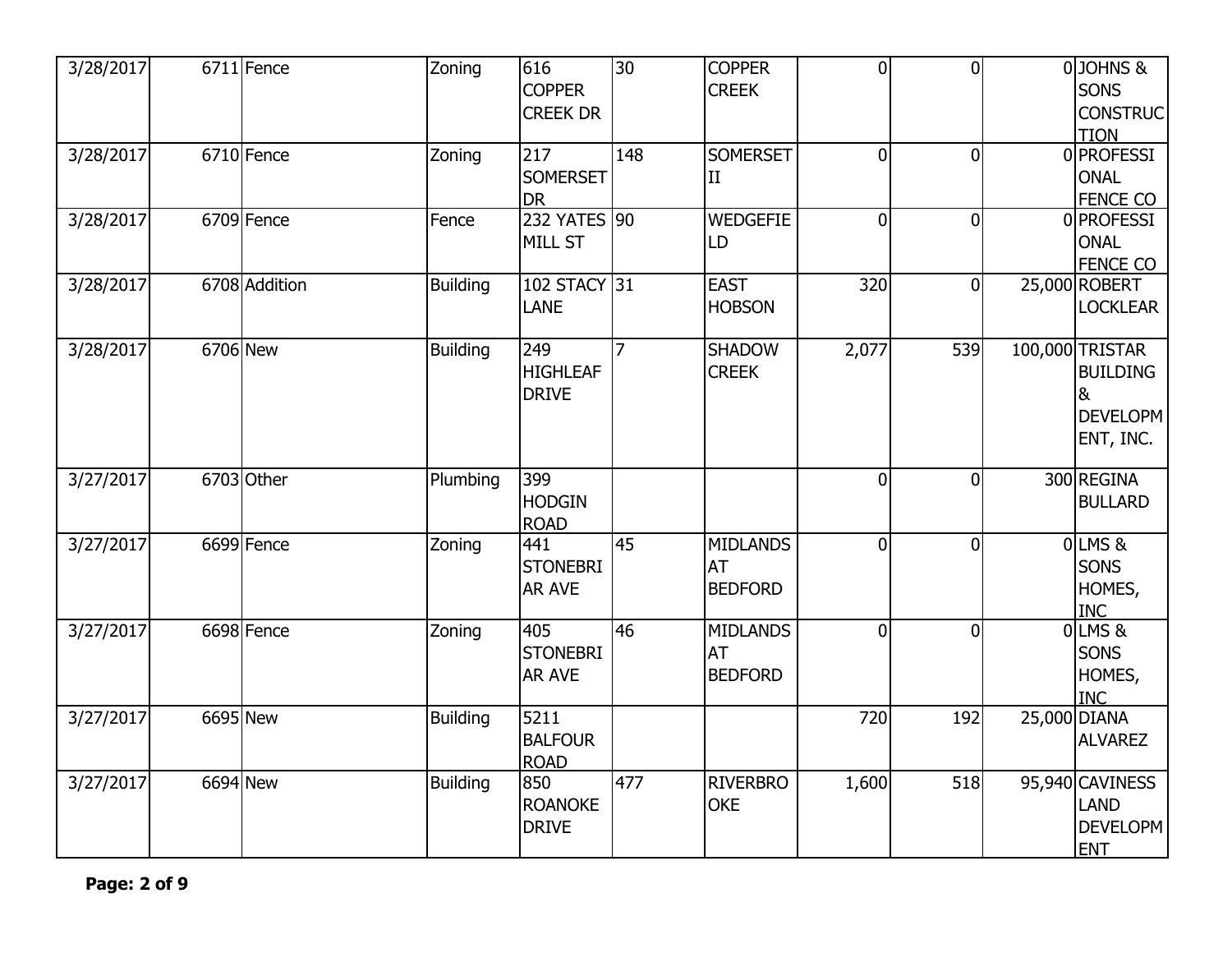| 3/27/2017 | 6693 New                 | Zoning          | 249<br><b>HIGHLEAF</b><br>DR,<br><b>RAEFORD</b> | $\overline{7}$  | <b>SHADOW</b><br><b>CREEK</b>                                              | $\Omega$       | $\overline{0}$ | 0DAVID<br><b>BECKER</b>                                             |
|-----------|--------------------------|-----------------|-------------------------------------------------|-----------------|----------------------------------------------------------------------------|----------------|----------------|---------------------------------------------------------------------|
| 3/27/2017 | 6692 New                 | Zoning          | 850<br><b>ROANOKE</b><br><b>DRIVE</b>           | 477             | <b>RIVERBRO</b><br><b>OKE</b>                                              | $\Omega$       | $\overline{0}$ | 0 WATSON<br><b>CAVINESS</b>                                         |
| 3/27/2017 | 6691 New                 | <b>Building</b> | 215<br><b>MAGWOOD</b><br><b>DRIVE</b>           | 38              | <b>THE</b><br><b>COMMONS</b><br>@<br><b>BRIDGEPO</b><br><b>RT</b>          | 2,270          | 679            | 103,500 BRIDGEPO<br><b>RT</b><br>HOMES,<br><b>LLC</b>               |
| 3/27/2017 | 6690 New                 | <b>Building</b> | 243<br><b>MAGWOOD</b><br><b>DRIVE</b>           | $\overline{23}$ | <b>THE</b><br><b>COMMONS</b><br>$^{\circ}$<br><b>BRIDGEPO</b><br><b>RT</b> | 2,030          | 535            | 104,000 BRIDGEPO<br><b>RT</b><br>HOMES,<br><b>LLC</b>               |
| 3/27/2017 | 6689 Replacement Windows | Building        | 2893 RED<br><b>SPRINGS</b><br><b>ROAD</b>       |                 |                                                                            | $\overline{0}$ | $\overline{0}$ | 13,770 ALEXANDE<br>R<br><b>SCHWARC</b><br><b>BHER</b>               |
| 3/27/2017 | 6688 New                 | <b>Building</b> | 701<br><b>GOLDEN</b><br><b>ROAD</b>             |                 |                                                                            | 2,376          | 740            | 132,000 RED DOOR<br><b>HOMES OF</b><br><b>FAYETTEVI</b><br>LLE, LLC |
| 3/27/2017 | 6687 Addition            | Zoning          | <b>102 STACY 31</b><br>LN                       |                 | <b>EAST</b><br><b>HOBSON</b>                                               | $\Omega$       | $\overline{0}$ | 0ROBERT<br><b>LOCKLEAR</b>                                          |
| 3/24/2017 | 6686 Doublewide          | <b>Building</b> | 806<br><b>DOGWOOD</b><br><b>LANE</b>            | $\overline{21}$ | <b>Rockfish</b><br>Grove                                                   | $\overline{0}$ | $\overline{0}$ | 0 MARCIA<br><b>THOMAS</b>                                           |
| 3/24/2017 | 6685 Doublewide          | Zoning          | 806<br>Dogwood<br>Ln                            | 21              | <b>Rockfish</b><br>Grove                                                   | 0              | $\overline{0}$ | 0 MARCIA<br><b>THOMAS</b>                                           |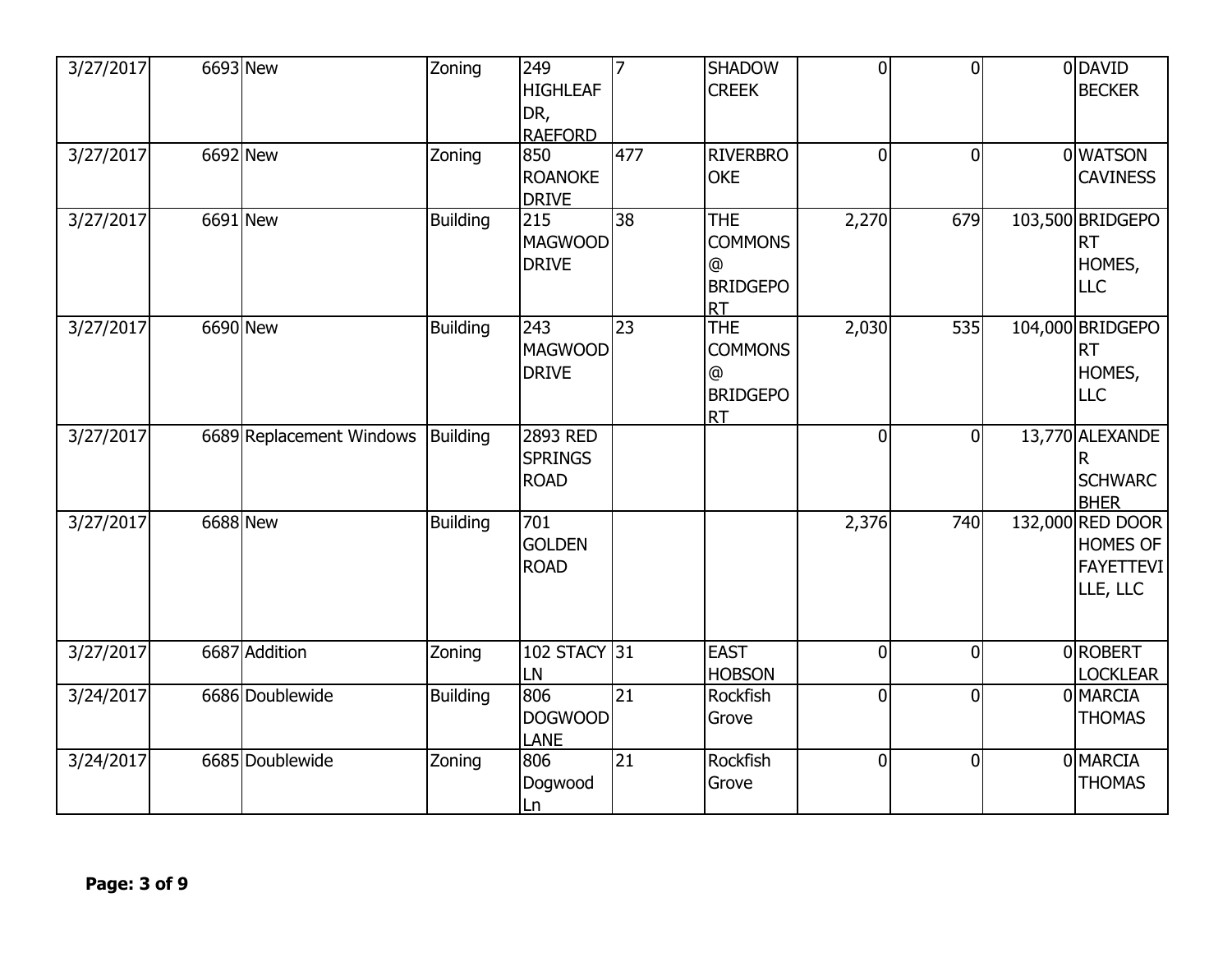| 3/24/2017 | 6683 New              | Zoning          | 215<br><b>MAGWOOD</b><br><b>DR</b>        | $\overline{38}$ | <b>THE</b><br><b>COMMONS</b><br>@<br><b>BRIDGEPO</b><br><b>RT</b> | $\overline{0}$ | $\overline{0}$ | 0BRIDGEPO<br><b>RT</b><br>HOMES,<br><b>LLC</b> |
|-----------|-----------------------|-----------------|-------------------------------------------|-----------------|-------------------------------------------------------------------|----------------|----------------|------------------------------------------------|
| 3/24/2017 | 6682 New              | Zoning          | 243<br><b>MAGWOOD</b><br><b>DR</b>        | 23              | <b>THE</b><br><b>COMMONS</b><br>@<br><b>BRIDGEPO</b><br><b>RT</b> | $\overline{0}$ | $\overline{0}$ | 0BRIDGEPO<br><b>RT</b><br>HOMES,<br><b>LLC</b> |
| 3/24/2017 | 6679 Moved House      | <b>Building</b> | 1549 RED<br><b>SPRINGS</b><br><b>ROAD</b> |                 |                                                                   | 2,700          | 216            | 8,000 Crystal<br>Sasser                        |
| 3/24/2017 | 6678 New              | Zoning          | 701<br><b>GOLDEN</b><br><b>RUN</b>        |                 |                                                                   | $\overline{0}$ | $\overline{0}$ | 0 CHRISTINA<br><b>FAIRCLOT</b><br>н            |
| 3/23/2017 | 6674 Porch            | Zoning          | 771<br><b>EQUESTRI</b><br><b>AN WAY</b>   | 75              | <b>STEEPLEC</b><br><b>HASE</b>                                    | $\overline{0}$ | $\overline{0}$ | 0TYRONE<br><b>SMITH</b>                        |
| 3/23/2017 | 6672 Other            | Zoning          | 4273<br><b>GAINEY RD</b>                  |                 |                                                                   | $\overline{0}$ | $\mathbf 0$    | 0JOHN<br><b>CARTER</b>                         |
| 3/23/2017 | 6671 Commercial (new) | <b>Building</b> | 205<br><b>HANGER</b><br><b>LANE</b>       |                 |                                                                   | $\overline{0}$ | 10,000         | 283,315 PLAYER<br>INC.                         |
| 3/23/2017 | 6668 Other            | Zoning          | 205<br><b>HANGER</b><br><b>LANE</b>       |                 |                                                                   | $\overline{0}$ | $\overline{0}$ | 0 PARACLET<br>E XP                             |
| 3/23/2017 | <b>6666</b> New       | Zoning          | 257<br><b>SOUTHFOR</b><br><b>K LOOP</b>   |                 |                                                                   | $\overline{0}$ | $\overline{0}$ | 0JAMES<br><b>CROOM</b>                         |
| 3/22/2017 | 6662 New              | Zoning          | 182 LITTLE<br><b>LILLY DR</b>             |                 |                                                                   | $\overline{0}$ | $\overline{0}$ | $0$ <sub>ROY</sub><br><b>FRADY</b>             |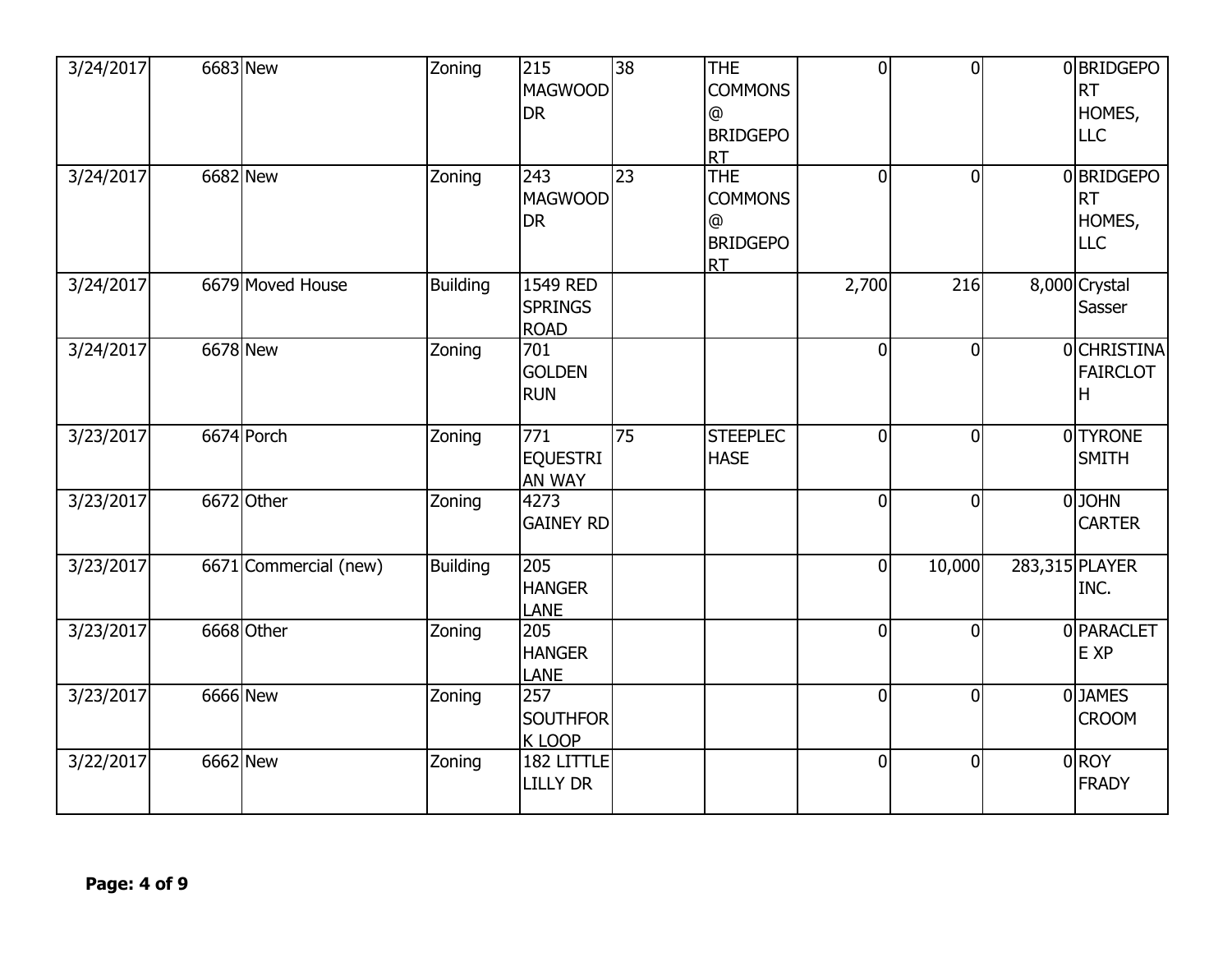| 3/20/2017              | 6650 Renovations  | <b>Building</b>  | 453<br><b>WINDOVE</b><br>R DRIVE       |                 | PINES@W<br><b>ESTGATE</b>                                         | $\overline{0}$ | $\overline{0}$ | 800 DARKITA<br><b>ALEXANDE</b><br>R                  |
|------------------------|-------------------|------------------|----------------------------------------|-----------------|-------------------------------------------------------------------|----------------|----------------|------------------------------------------------------|
| 3/20/2017              | 6648 New          | <b>Building</b>  | 201<br><b>MAGWOOD</b><br><b>DRIVE</b>  | $\overline{37}$ | <b>THE</b><br><b>COMMONS</b><br>@<br><b>BRIDGEPO</b><br><b>RT</b> | 1,890          | 696            | 98,000 BRIDGEPO<br><b>RT</b><br>HOMES,<br><b>LLC</b> |
| 3/17/2017              | 6646 New          | Zoning           | 201<br><b>MAGWOOD</b><br><b>DR</b>     | 37              | <b>THE</b><br><b>COMMONS</b><br>@<br><b>BRIDGEPO</b><br><b>RT</b> | $\overline{0}$ | $\overline{0}$ | 0BRIDGEPO<br><b>RT</b><br>HOMES,<br><b>LLC</b>       |
| 3/17/2017              | 6641 storage/shed | Electrical       | 162<br><b>IVYSTONE</b><br><b>DR</b>    | 700             | <b>THE</b><br>MAPLES @<br><b>WESTGATE</b>                         | $\overline{0}$ | $\overline{0}$ | 0 VALERIE<br><b>AUTRY</b>                            |
| 3/17/2017              | 6640 storage/shed | Zoning           | 162<br><b>IVYSTONE</b><br><b>DR</b>    | 700             | <b>THE</b><br>MAPLES @<br><b>WESTGATE</b>                         | $\overline{0}$ | $\overline{0}$ | <b>OVALERIE</b><br><b>AUTRY</b>                      |
| 3/17/2017              | 6639 New          | Swimming<br>Pool | 239<br><b>NATCHEZ</b><br><b>DRIVE</b>  | 80              | <b>MAGNOLIA</b><br><b>GREEN</b>                                   | $\overline{0}$ | $\overline{0}$ | 35,037 LESLIE<br><b>SMITH</b>                        |
| $\frac{1}{3}$ /17/2017 | 6638 New          | Swimming<br>Pool | 135<br><b>CASWELL</b><br><b>PINES</b>  | $\overline{27}$ | <b>BIRKLAND</b>                                                   | $\overline{0}$ | $\overline{0}$ | 29,699 ANGELA<br><b>PENNY</b>                        |
| 3/17/2017              | 6637 Other        | Zoning           | 135<br><b>CASEWELL</b><br><b>PINES</b> | $\overline{27}$ | <b>BIRKLAND</b>                                                   | $\overline{0}$ | $\overline{0}$ | 0 ANGELA<br><b>PENNY</b>                             |
| 3/17/2017              | 6636 Other        | Zoning           | 239<br><b>NATCHEZ</b><br><b>DR</b>     | 80              | <b>MAGNOLIA</b><br><b>GREEN</b>                                   | 0              | $\overline{0}$ | OLESLIE<br><b>SMITH</b>                              |
| 3/16/2017              | 6634 Deck         | Building         | 140<br><b>SYCAMORE</b><br>LANE         | $\overline{2}$  | <b>FOREST</b><br><b>VIEW</b>                                      | 0              | 422            | 2,653 VIRGINIA<br><b>BRAZELL</b>                     |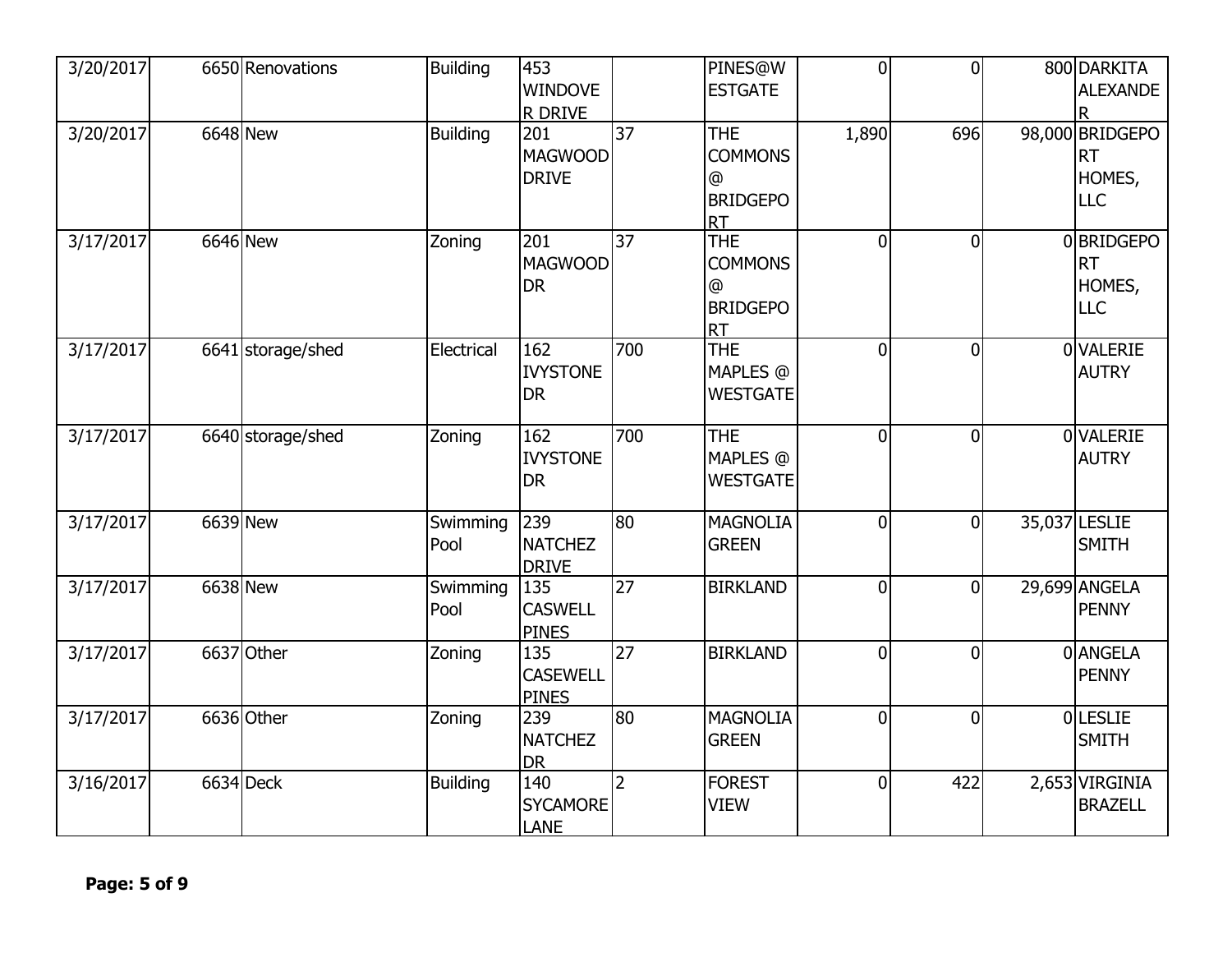| 3/16/2017 | 6633 Deck       | Zoning           | 140<br><b>SYCAMORE</b><br>LN                          | $\overline{2}$ | <b>FOREST</b><br><b>VIEW</b>       | $\overline{0}$ | $\overline{0}$ |               | 0 VIRGINIA<br><b>BRAZELL</b>                                        |
|-----------|-----------------|------------------|-------------------------------------------------------|----------------|------------------------------------|----------------|----------------|---------------|---------------------------------------------------------------------|
| 3/16/2017 | 6630 Carport    | <b>Building</b>  | 372 NEILL<br><b>MAXWELL</b><br><b>RD</b>              |                |                                    | $\overline{0}$ | 768            |               | 15,000 DARRIN<br><b>MCNEIL</b>                                      |
| 3/16/2017 | 6629 Carport    | Zoning           | 372 NEILL<br><b>MAXWELL</b><br><b>RD</b>              |                |                                    | $\overline{0}$ | $\overline{0}$ |               | 0 DARRIN<br><b>MCNEIL</b>                                           |
| 3/15/2017 | 6626 New        | <b>Building</b>  | 265<br><b>WEXFORD</b><br><b>STREET</b>                | 287            | <b>WEDGEFIE</b><br>LD              | 2,980          | 641            | 186,150 H & H | <b>CONSTRUC</b><br><b>TORS OF</b><br><b>FAYETTEVI</b><br>LLE, LLC   |
| 3/15/2017 | 6625 New        | Swimming<br>Pool | 804<br><b>SOUTH</b><br><b>BUCKEYE</b><br><b>DRIVE</b> | 75             | <b>SUMMERFI</b><br><b>ELD EAST</b> | $\overline{0}$ | $\overline{0}$ |               | 6,500 JASON &<br><b>AMANDA</b><br><b>JOHNSON</b>                    |
| 3/15/2017 | 6624 Other      | Zoning           | 804 S<br><b>BUCKEYE</b><br><b>DR</b>                  | 75             | Summerfiel<br>d East               | $\overline{0}$ | $\overline{0}$ |               | 0JASON<br><b>JOHNSON</b>                                            |
| 3/15/2017 | 6623 Doublewide | Zoning           | 1428 N<br><b>SHANNON</b><br><b>RD</b>                 |                |                                    | $\overline{0}$ | $\overline{0}$ |               | 0 ANGELA<br><b>LOWRY</b>                                            |
| 3/15/2017 | <b>6622</b> New | Zoning           | 265<br><b>WEXFORD</b><br><b>ST</b>                    | 287            | <b>WEDGEFIE</b><br>LD              | $\overline{0}$ | $\overline{0}$ |               | $0H$ & H<br><b>CONST</b>                                            |
| 3/14/2017 | 6619 New        | <b>Building</b>  | 262<br><b>YELLOWFO</b><br>OT DRIVE                    | 31             | <b>EAGLES</b><br><b>RIDGE</b>      | 2,064          | 573            | 120,000 KIDD  | CONSTRUC<br>TION CO.,<br>INC.                                       |
| 3/14/2017 | 6618 New        | <b>Building</b>  | 132 J.<br>MCCARTHY<br><b>LANE</b>                     | 10             | SAM R.<br><b>NOBLES</b>            | 1,704          | 542            |               | 110,990 RED DOOR<br><b>HOMES OF</b><br><b>FAYETTEVI</b><br>LLE, LLC |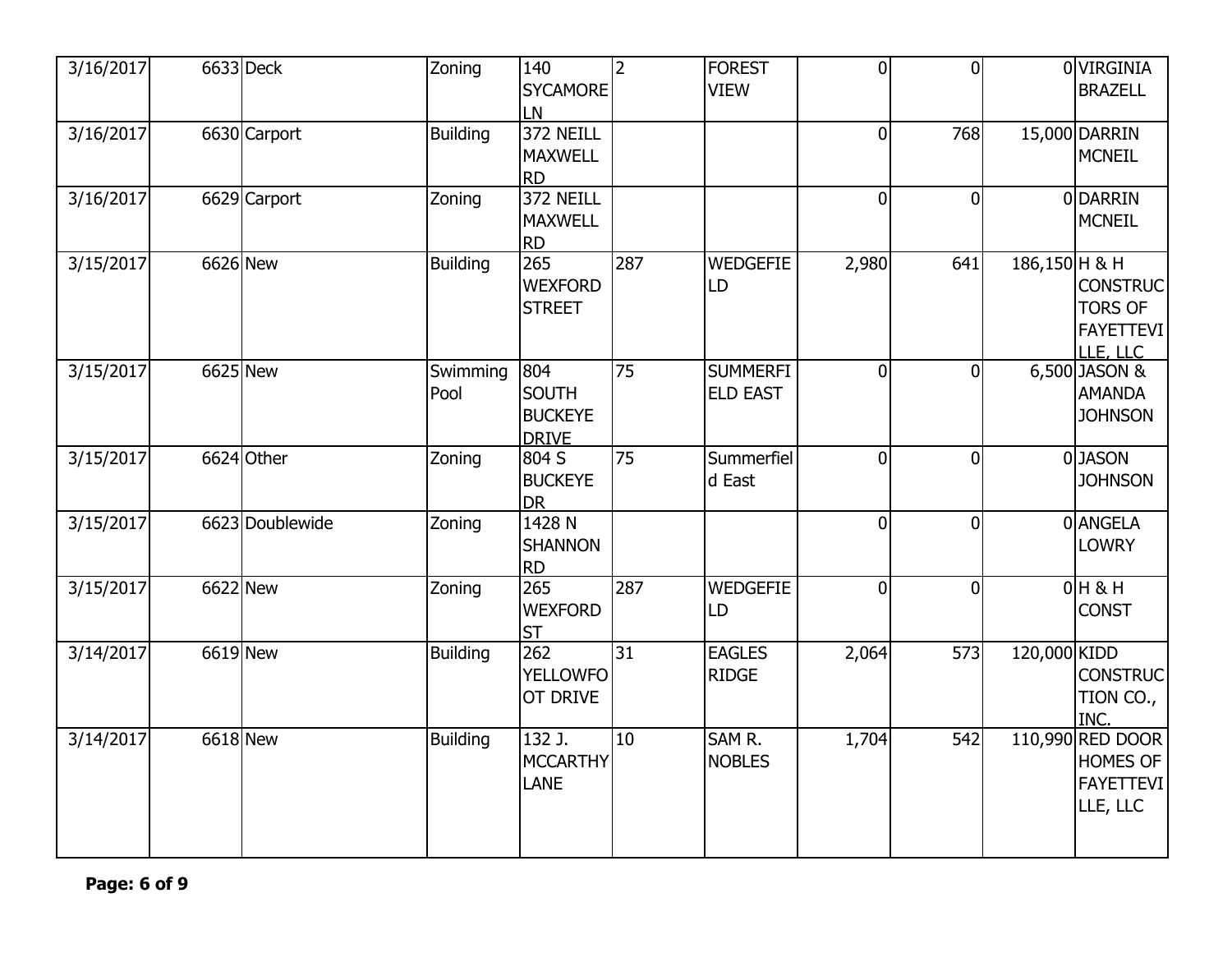| 3/14/2017 | 6617 New               | Zoning          | 276<br><b>KODIAK</b>                                | 9               | <b>CLIFF</b><br><b>POINT</b>                                      | $\overline{0}$ | $\overline{0}$ | 0SOUTHEAS<br><b>TERN</b>                              |
|-----------|------------------------|-----------------|-----------------------------------------------------|-----------------|-------------------------------------------------------------------|----------------|----------------|-------------------------------------------------------|
|           |                        |                 | <b>CIRCLE</b>                                       |                 |                                                                   |                |                | <b>CONST</b>                                          |
| 3/10/2017 | 6603 New               | <b>Building</b> | 188<br>MAGWOOD<br><b>DRIVE</b>                      | $6\overline{6}$ | <b>THE</b><br><b>COMMONS</b><br>@<br><b>BRIDGEPO</b><br><b>RT</b> | 2,030          | 821            | 104,000 BRIDGEPO<br><b>RT</b><br>HOMES,<br><b>LLC</b> |
| 3/10/2017 | 6602 Carport Enclosure | <b>Building</b> | 893<br><b>ROCKFISH</b><br><b>ROAD</b>               |                 |                                                                   | $\overline{0}$ | $\overline{0}$ | 19,000 DANIELLE<br><b>BLACKSHE</b><br><b>AR</b>       |
| 3/10/2017 | 6601 New               | Zoning          | 188<br>MAGWOOD<br>DR                                | $6\overline{6}$ | <b>THE</b><br><b>COMMONS</b><br>@<br><b>BRIDGEPO</b><br><b>RT</b> | $\overline{0}$ | $\mathbf 0$    | 0BRIDGEPO<br><b>RT</b><br>HOMES,<br><b>LLC</b>        |
| 3/10/2017 | 6600 New               | Zoning          | 162<br>MAGWOOD<br>DRIVE                             | 4               | <b>THE</b><br><b>COMMONS</b><br>@<br><b>BRIDGEPO</b><br>RT        | $\overline{0}$ | $\overline{0}$ | 0BRIDGEPO<br><b>RT</b><br>HOMES,<br><b>LLC</b>        |
| 3/9/2017  | 6599 Other             | Electrical      | 1124<br><b>CAMDEN</b><br><b>ROAD</b>                |                 |                                                                   | $\overline{0}$ | $\overline{0}$ | 0 THOMAS<br><b>FOLDESI</b>                            |
| 3/9/2017  | 6598 Other             | Electrical      | 1124<br><b>CAMDEN</b><br><b>ROAD</b>                |                 |                                                                   | $\overline{0}$ | $\overline{0}$ | 0 THOMAS<br><b>FOLDESI</b>                            |
| 3/9/2017  | 6597 Other             | Electrical      | 1124<br><b>CAMDEN</b><br><b>ROAD</b>                |                 |                                                                   | $\overline{0}$ | $\mathbf 0$    | 0THOMAS<br><b>FOLDESI</b>                             |
| 3/8/2017  | 6592 storage/shed      | <b>Building</b> | 1425<br><b>STUBBY</b><br><b>OAKS</b><br><b>ROAD</b> |                 |                                                                   | $\overline{0}$ | 160            | 3,000 JAMES<br><b>ZERILLO</b>                         |
| 3/8/2017  | 6591 storage/shed      | Zoning          | 1425<br><b>STUBBY</b><br><b>OAKS RD</b>             |                 |                                                                   | $\overline{0}$ | $\overline{0}$ | 0JAMES<br><b>ZERILLO</b>                              |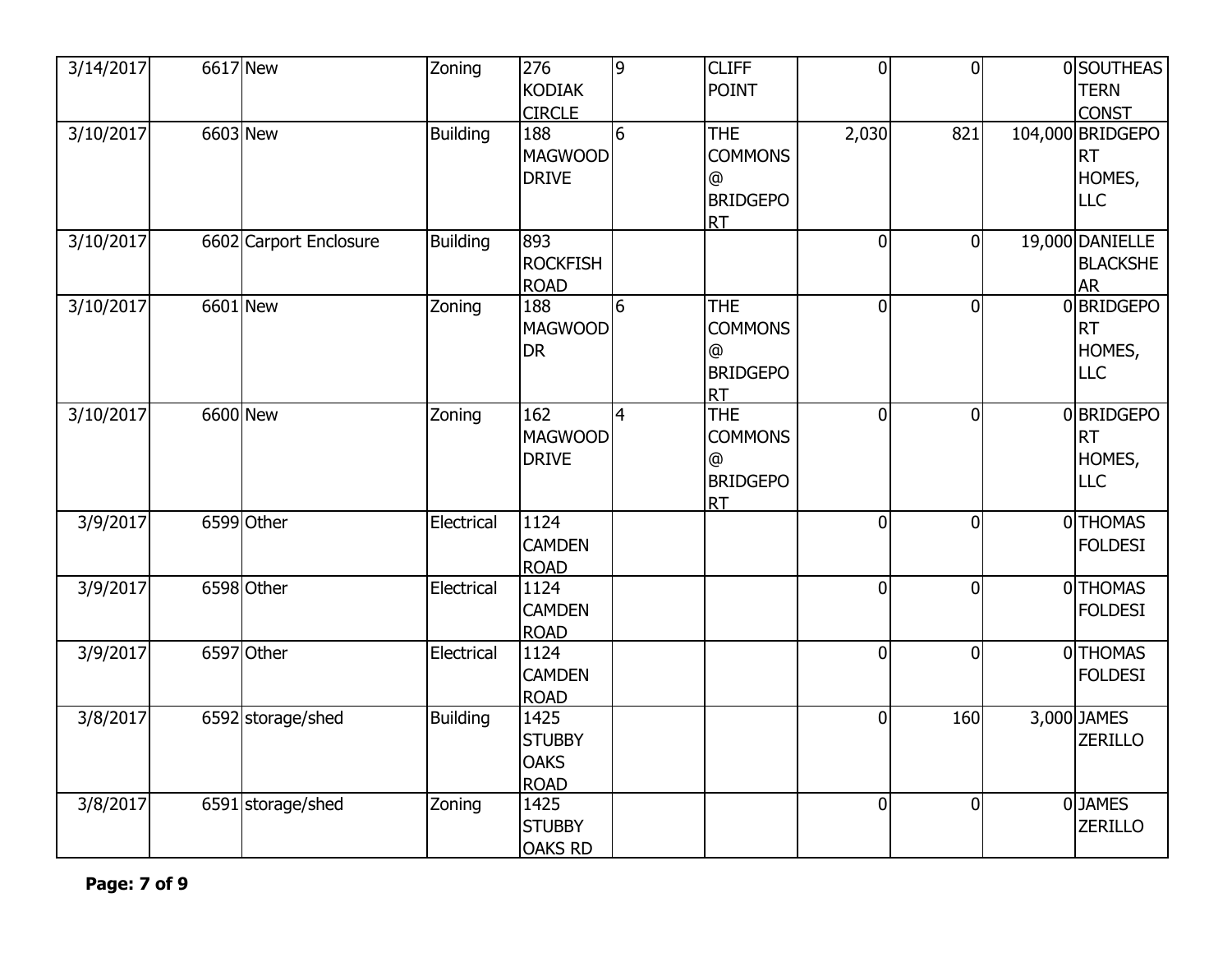| 3/8/2017 | 6590 New   | Zoning          | 262<br><b>YELLOWFO</b><br><b>OT DR</b>               | 31             | <b>EAGLES</b><br><b>RIDGE</b>          | $\mathbf{0}$   | $\overline{0}$ |               | $0$ KIDD<br><b>CONST</b>                 |
|----------|------------|-----------------|------------------------------------------------------|----------------|----------------------------------------|----------------|----------------|---------------|------------------------------------------|
| 3/8/2017 | 6589 New   | <b>Building</b> | 190<br><b>TRANQUIL</b><br><b>ITY DRIVE</b>           | $\overline{7}$ | <b>WHISPERI</b><br><b>NG WINDS</b>     | 3,196          | 626            |               | 200,000 LUMBEE<br>QUALITY                |
| 3/8/2017 | 6588 Fence | Zoning          | 580<br><b>STONEBRI</b><br><b>AR AVE</b>              | 17             | <b>MIDLANDS</b><br>@<br><b>BEDFORD</b> | $\mathbf{0}$   | $\overline{0}$ |               | 0 CAVINESS<br>& CATES                    |
| 3/8/2017 | 6587 Fence | Zoning          | 167<br><b>GANTON</b><br><b>DR</b>                    | 125            | <b>TURNBERR</b><br>Y                   | $\overline{0}$ | $\overline{0}$ |               | 0 MANOJ<br><b>PATEL</b>                  |
| 3/8/2017 | 6586 Fence | Zoning          | 167<br><b>GANTON</b><br><b>DR</b>                    | 125            | <b>TURNBERR</b><br>Y                   | $\mathbf{0}$   | $\overline{0}$ |               | 0 MANOJ<br><b>PATEL</b>                  |
| 3/7/2017 | 6583 New   | <b>Building</b> | 795<br>LOUISIANA<br><b>DRIVE</b>                     |                | <b>MAGNOLIA</b><br><b>GREEN</b>        | $\overline{0}$ | 0              |               | 5,000 DRUE<br><b>LOISELLE</b>            |
| 3/7/2017 | 6582 Other | Zoning          | 4003 HWY<br>401<br><b>BUSINESS</b>                   |                |                                        | $\overline{0}$ | $\overline{0}$ |               | <b>OSHIRLEY</b><br><b>HART</b>           |
| 3/7/2017 | 6581 Other | Zoning          | <b>119 NEIL</b><br><b>MAXWELL</b><br><b>ROAD</b>     |                |                                        | $\mathbf{0}$   | $\overline{0}$ |               | 0JERRY<br><b>JONES</b>                   |
| 3/7/2017 | 6579 New   | <b>Building</b> | 337<br><b>WALTON</b><br><b>HEATH</b><br><b>DRIVE</b> | 149            | <b>TURNBERR</b><br>Y                   | 2,831          | 1,013          | 189,000 CATES | <b>BUILDING</b><br>INC.                  |
| 3/6/2017 | 6569 New   | Zoning          | 337<br><b>WALTON</b><br><b>HEATH DR</b>              | 149            | <b>TURNBERR</b><br>Y                   | $\overline{0}$ | $\overline{0}$ |               | 0 CATES<br><b>BUILDING</b><br><b>INC</b> |
| 3/2/2017 | 6560 Other | <b>Building</b> | 100<br><b>CAROLINA</b><br><b>DRIVE</b>               |                |                                        | $\overline{0}$ | $\mathbf 0$    |               | 0Defender<br><b>Ammuntion</b><br>Company |